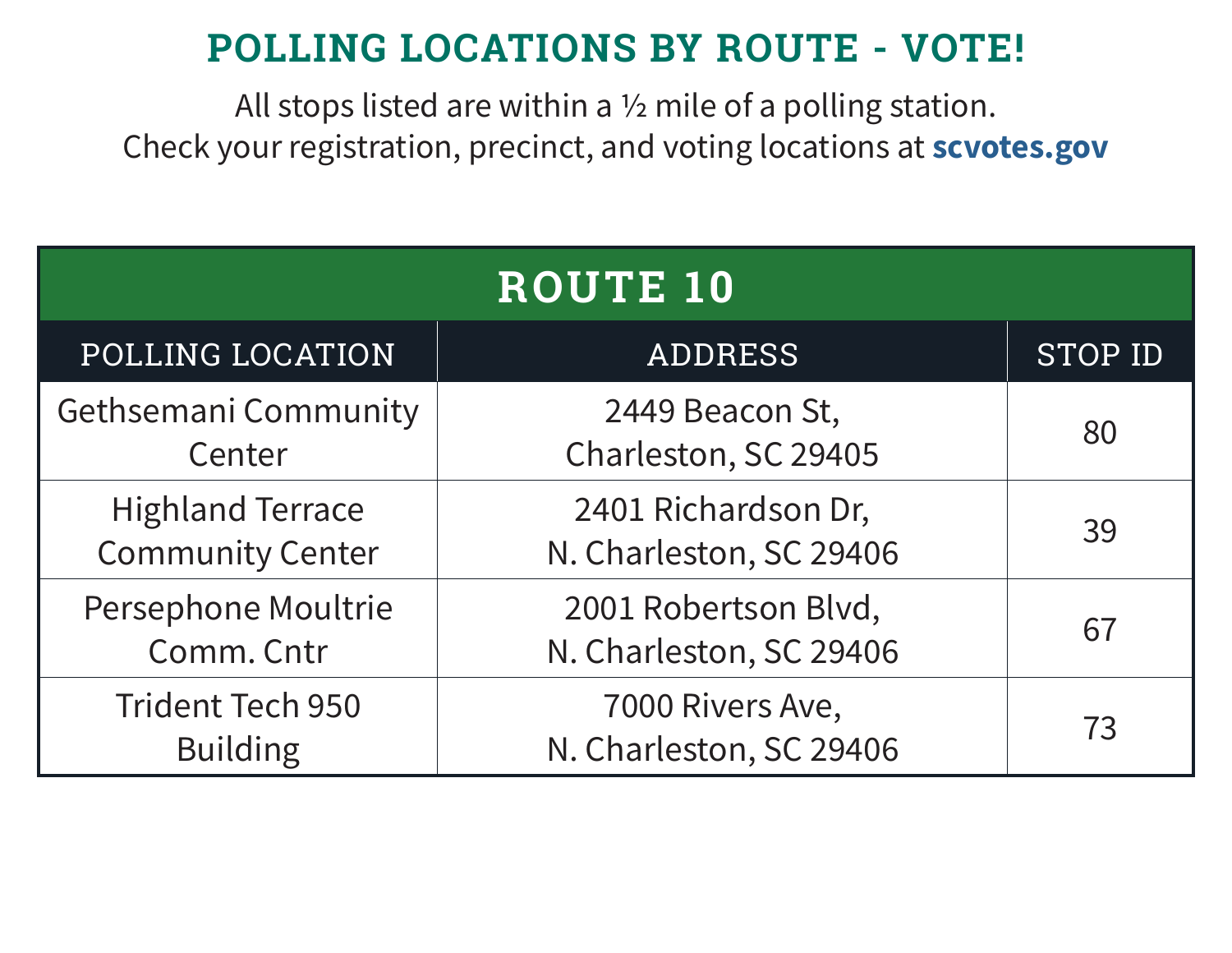| <b>ROUTE 11</b>                       |                                          |                |
|---------------------------------------|------------------------------------------|----------------|
| POLLING LOCATION                      | <b>ADDRESS</b>                           | <b>STOP ID</b> |
| <b>Gethsemani Community</b><br>Center | 2449 Beacon St,<br>Charleston, SC 29405  | 271            |
| <b>Sanders Clyde</b><br>Elementary    | 805 Morrison Dr,<br>Charleston, SC 29403 | 304            |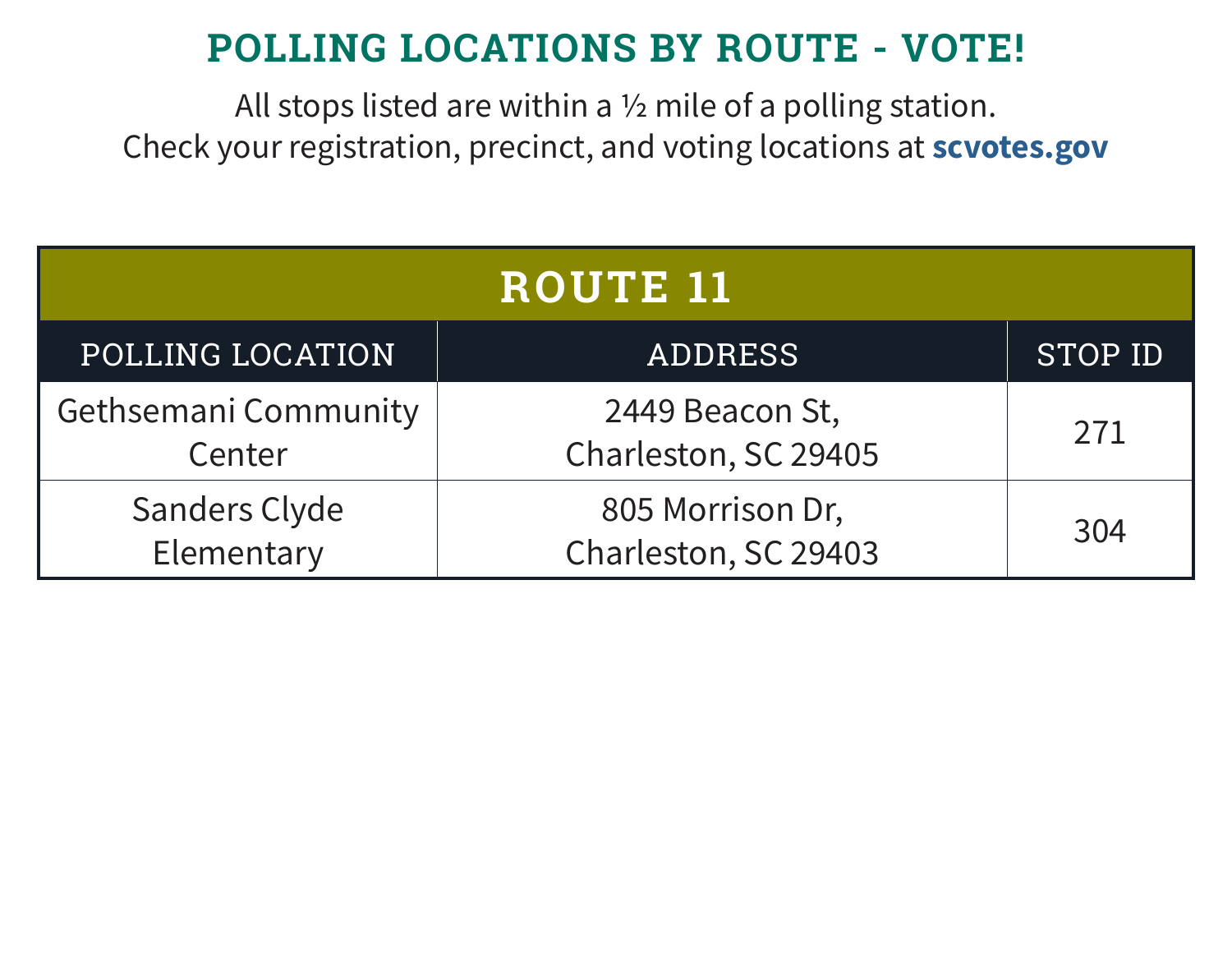| <b>ROUTE 12</b>               |                                                       |                |
|-------------------------------|-------------------------------------------------------|----------------|
| POLLING LOCATION              | <b>ADDRESS</b>                                        | <b>STOP ID</b> |
| <b>WB Goodwin Elementary</b>  | 5501 Dorchester Rd,<br>N. Charleston, SC 29418        | 337            |
| <b>Lambs Elementary</b>       | 6800 Dorchester Rd,<br>N. Charleston, SC 29418        | 390            |
| <b>Hunley Park Elementary</b> | 1000 Michigan Ave,<br>Joint Base Charleston, SC 29404 | 346            |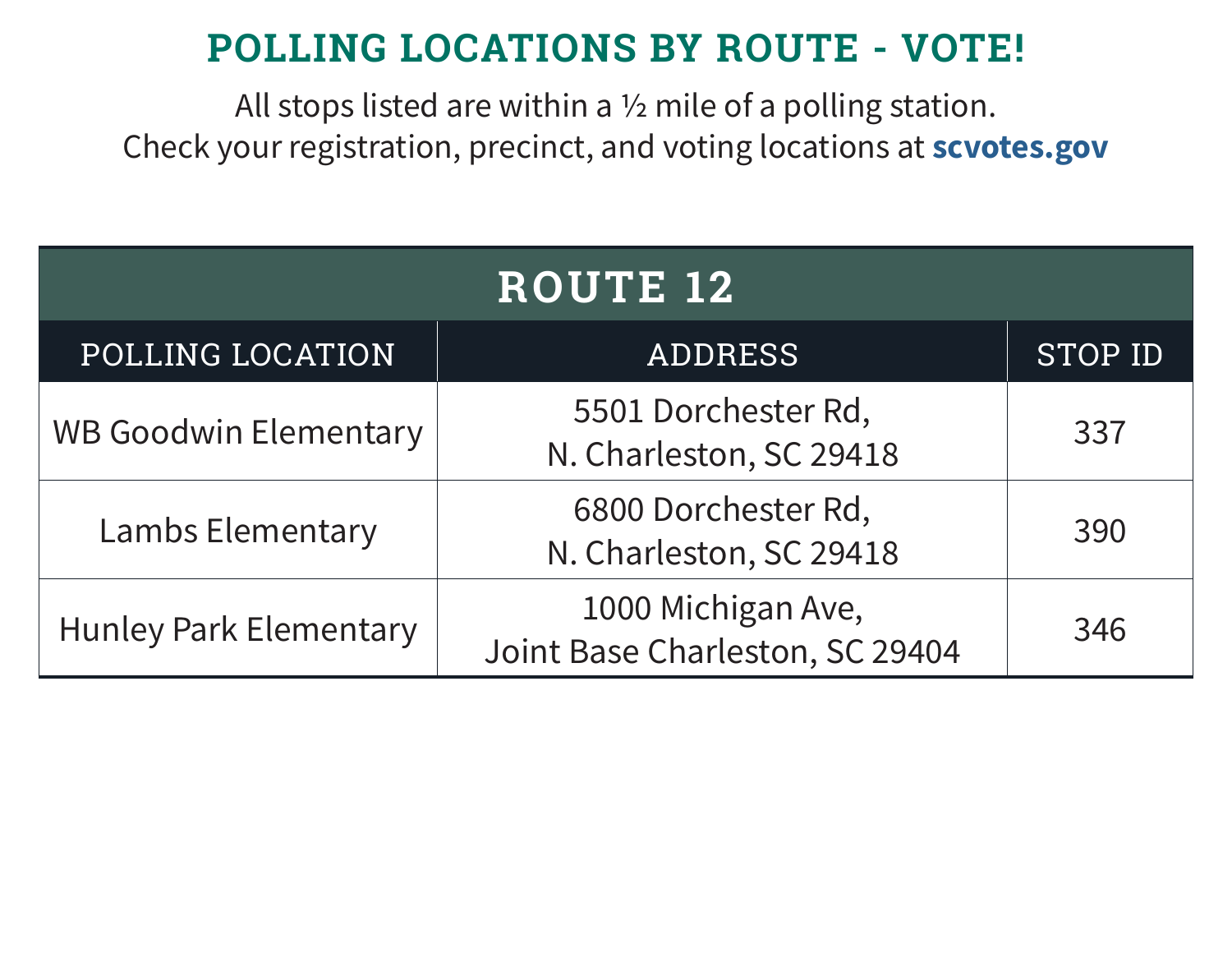| <b>ROUTE 13</b>                      |                                             |                |
|--------------------------------------|---------------------------------------------|----------------|
| POLLING LOCATION                     | <b>ADDRESS</b>                              | <b>STOP ID</b> |
| <b>Matilda Dunston</b><br>Elementary | 1825 Remount Rd,<br>N. Charleston, SC 29406 | 422            |
| St. John Catholic Church             | 3921 St Johns Ave,<br>Charleston, SC 29405  | 433            |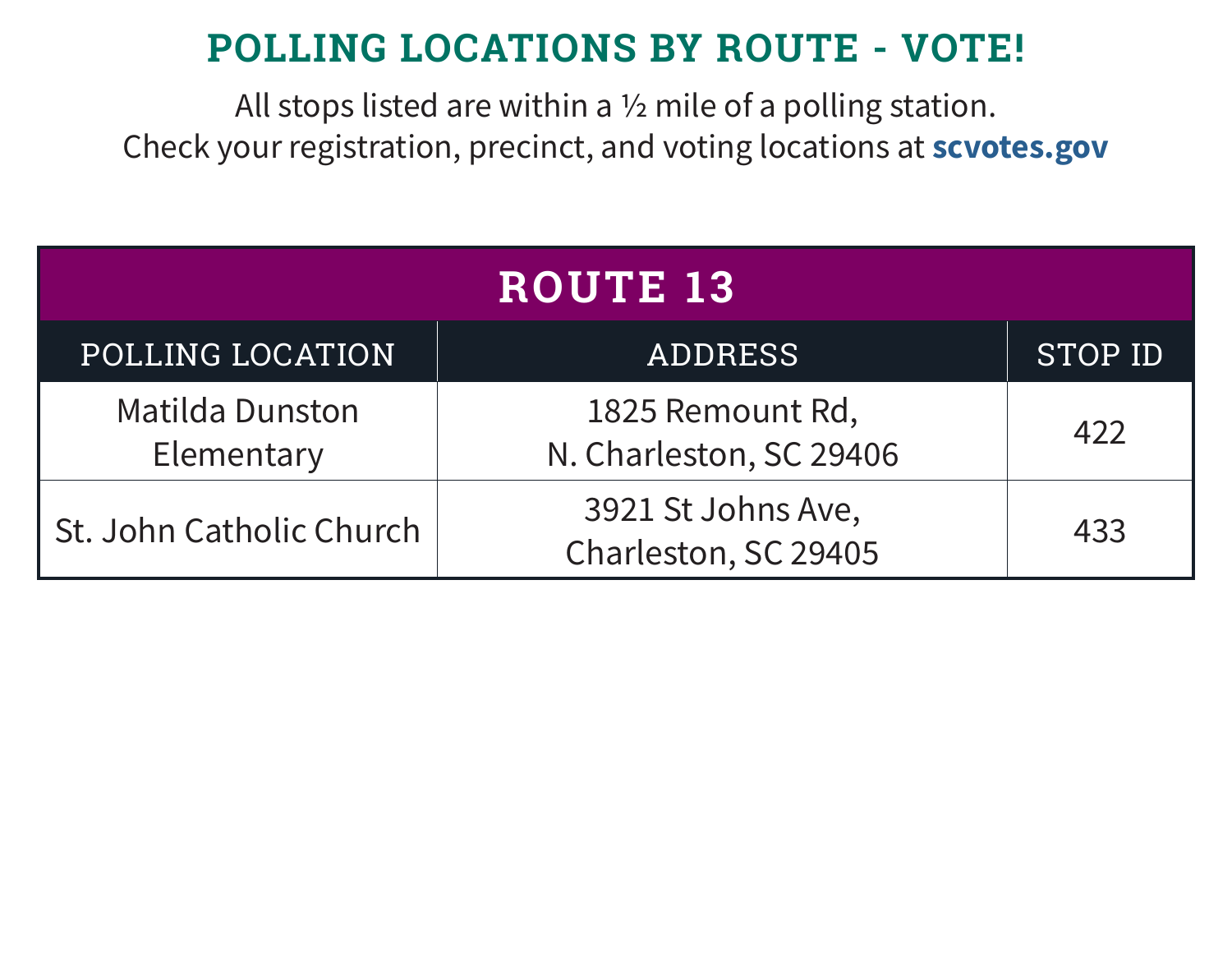| <b>ROUTE 20</b>                          |                                              |                |
|------------------------------------------|----------------------------------------------|----------------|
| POLLING LOCATION                         | ADDRESS                                      | <b>STOP ID</b> |
| <b>Charleston Progressive</b><br>Academy | 382 Meeting St,<br>Charleston, SC 29403      | 560            |
| <b>James Simmons</b><br>Elementary       | 741 King St,<br>Charleston, SC 29403         | 506            |
| <b>Charleston Charter</b><br>School      | 1002 King St,<br>Charleston, SC 29403        | 459            |
| Joseph Floyd Manor                       | 2106 Mt Pleasant St,<br>Charleston, SC 29403 | 450            |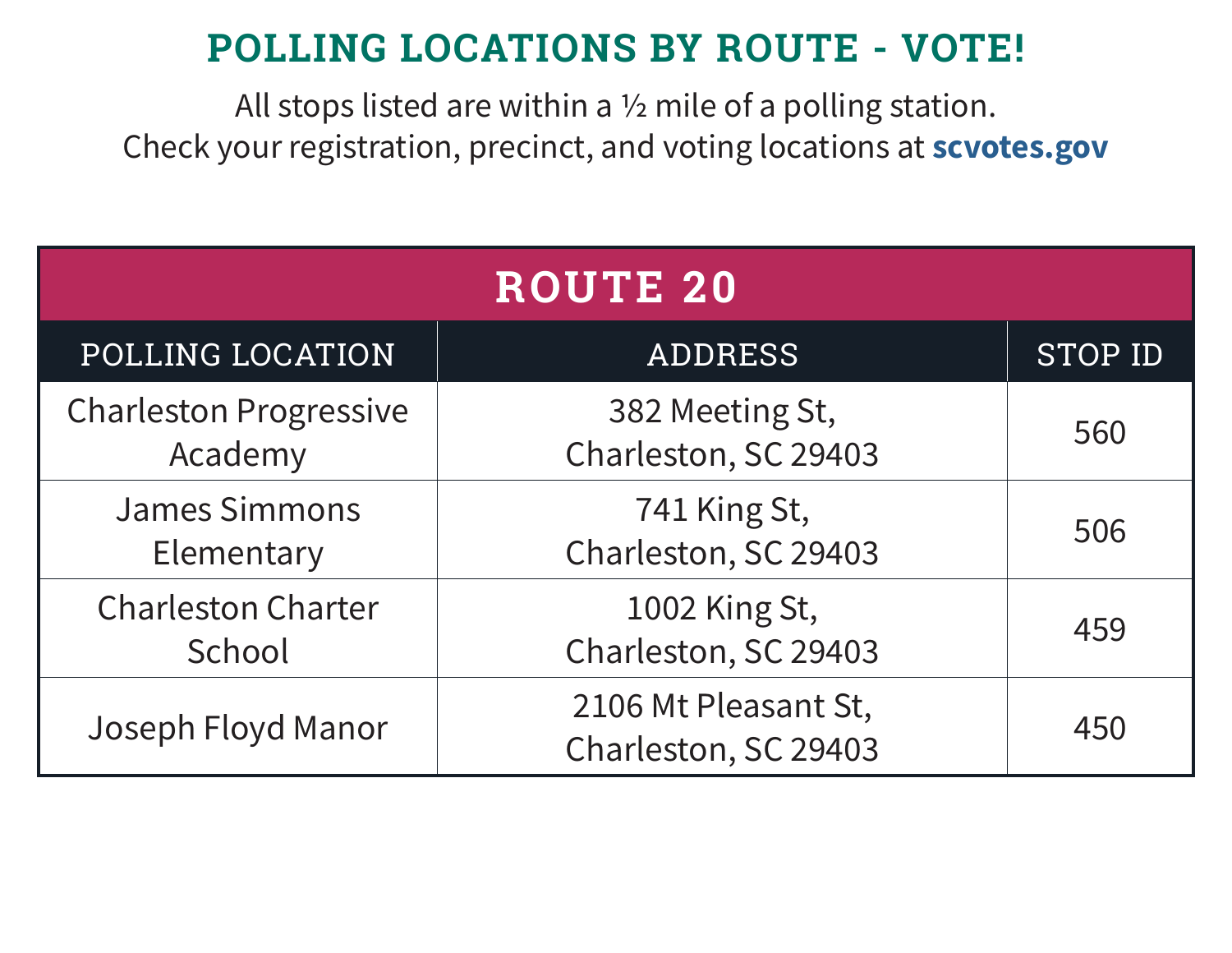| <b>ROUTE 30</b>                       |                                            |                |
|---------------------------------------|--------------------------------------------|----------------|
| POLLING LOCATION                      | <b>ADDRESS</b>                             | <b>STOP ID</b> |
| St. Andrews Math/<br>Science          | 30 Chadwick Dr,<br>Charleston, SC 29407    | 591            |
| <b>Ashley River Baptist</b><br>Church | 1101 Savannah Hwy,<br>Charleston, SC 29407 | 796            |
| <b>St. Andrews Middle</b>             | 721 Wappoo Rd,<br>Charleston, SC 29407     | 803            |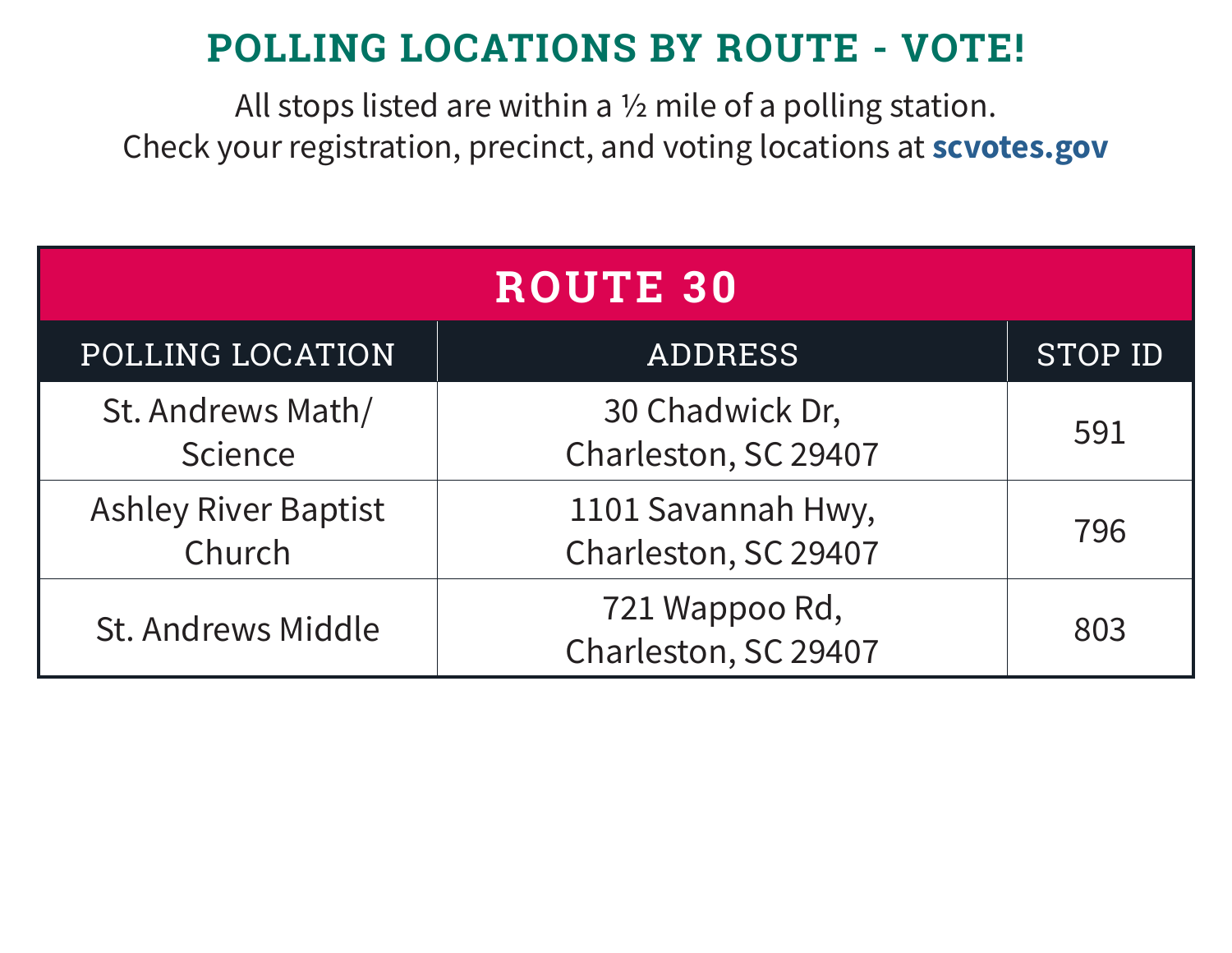| <b>ROUTE 31</b>                     |                                                 |                |
|-------------------------------------|-------------------------------------------------|----------------|
| POLLING LOCATION                    | <b>ADDRESS</b>                                  | <b>STOP ID</b> |
| <b>Mason Prep School</b>            | 56 Halsey Blvd #1140,<br>Charleston, SC 29401   | 858            |
| <b>Thomas Johnson</b><br>Fieldhouse | 1443 Secessionville Rd,<br>Charleston, SC 29412 | 656            |
| <b>Ft Johnson Baptist</b><br>Church | 1473 Camp Rd,<br>Charleston, SC 29412           | 639            |
| <b>Harborview Elementary</b>        | 1576 Harbor View Rd,<br>Charleston, SC 29412    | 643            |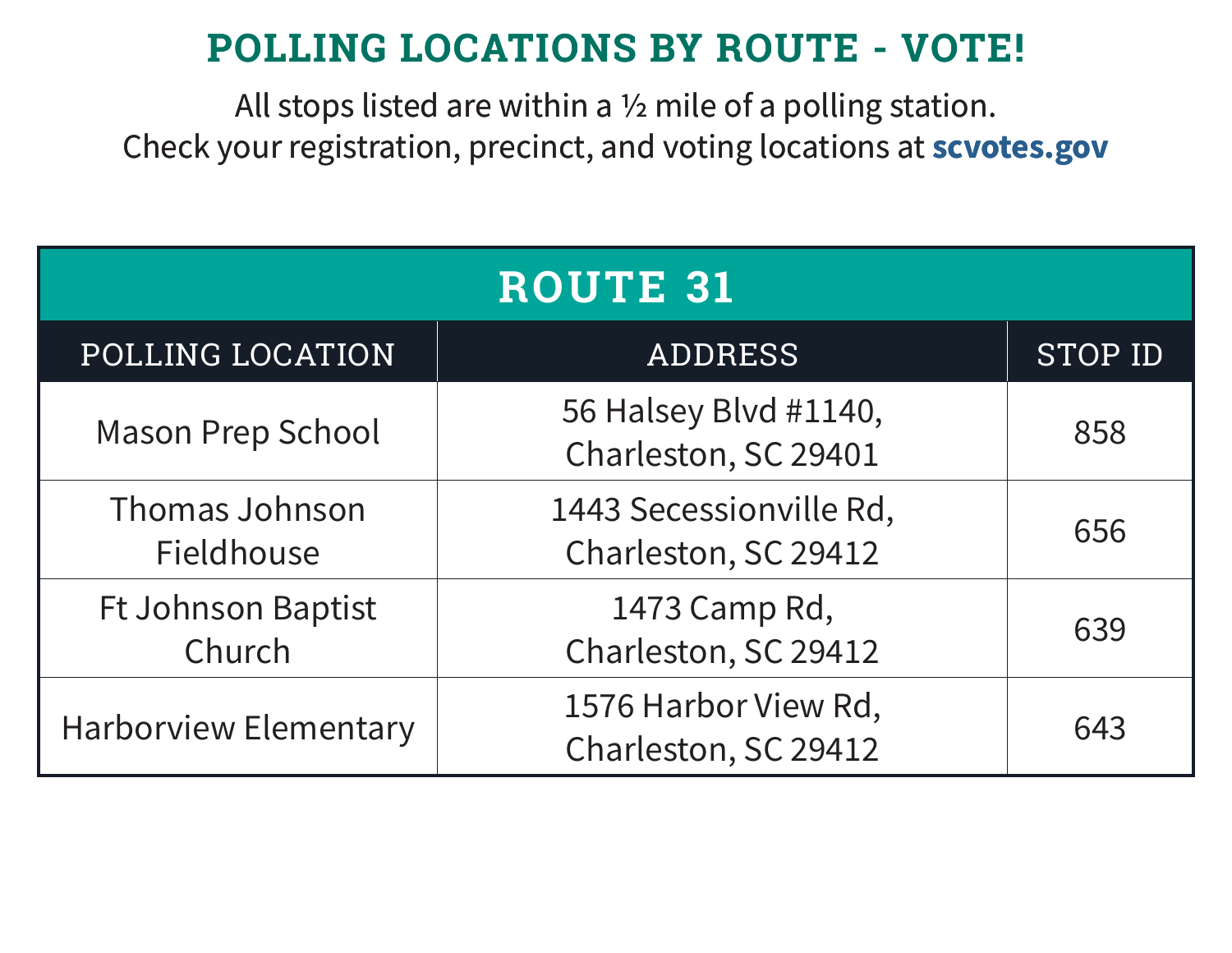| <b>ROUTE 32</b>                          |                                                           |                |
|------------------------------------------|-----------------------------------------------------------|----------------|
| POLLING LOCATION                         | <b>ADDRESS</b>                                            | <b>STOP ID</b> |
| <b>Mary Ford Elementary</b><br>School    | 3180 Thomasina McPherson Blvd, N.<br>Charleston, SC 29405 | 147            |
| <b>Pinecrest Baptist Church</b>          | 1285 Ashley Hall Rd,<br>Charleston, SC 29407              | 687            |
| <b>Masonic Center</b>                    | 1285 Orange Grove Rd,<br>Charleston, SC 29407             | 699            |
| <b>Oakland Elementary</b>                | 505b Arlington Dr,<br>Charleston, SC 29414                | 685            |
| <b>Ashley River Elementary</b>           | 1871 Wallace School Rd,<br>Charleston, SC 29407           | 696            |
| <b>Essex Village Church of</b><br>Christ | 736 Savage Rd,<br>Charleston, SC 29414                    | 618            |
| <b>West Ashley HS</b>                    | 4060 W Wildcat Blvd,<br>Charleston, SC 29414              | 620            |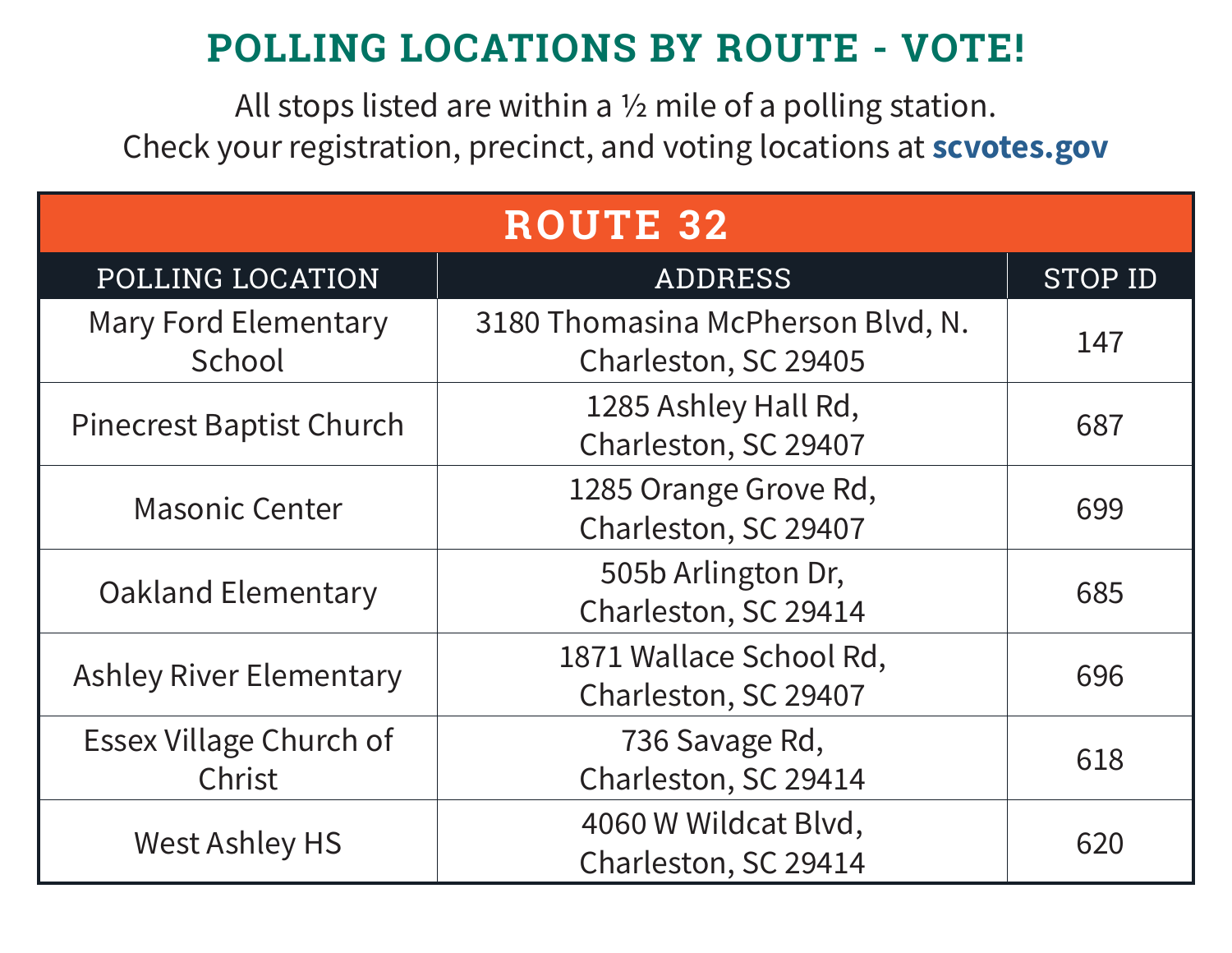| <b>ROUTE 33</b>                               |                                                   |                |
|-----------------------------------------------|---------------------------------------------------|----------------|
| POLLING LOCATION                              | <b>ADDRESS</b>                                    | <b>STOP ID</b> |
| <b>Mason Prep School</b>                      | 56 Halsey Blvd #1140,<br>Charleston, SC 29401     | 502            |
| <b>WL Stephens Aquatic</b><br>Center          | 780 W Oak Forest Dr,<br>Charleston, SC 29407      | 843            |
| <b>Ashley River Elementary</b>                | 1871 Wallace School Rd,<br>Charleston, SC 29407   | 692            |
| <b>West Ashley Advanced</b><br><b>Studies</b> | 1776 William Kennerty Dr,<br>Charleston, SC 29407 | 861            |
| <b>Montessori Community</b><br>School         | 2120 Wood Ave,<br>Charleston, SC 29414            | 806            |
| <b>Holy Spirit Lutheran</b><br>Church         | 3075 Bees Ferry Rd,<br>Charleston, SC 29414       | 805            |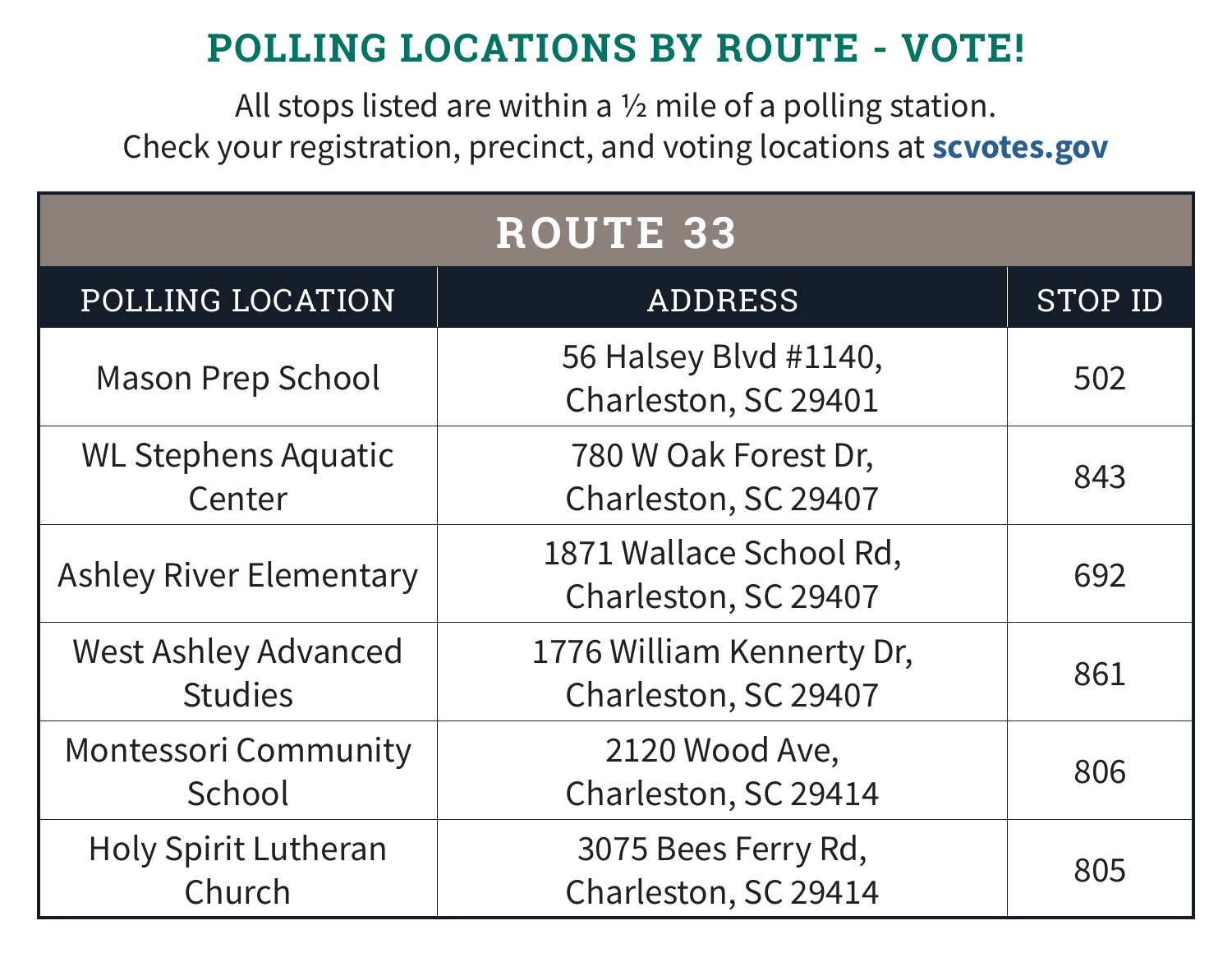| <b>ROUTE 41</b>                    |                                          |         |  |
|------------------------------------|------------------------------------------|---------|--|
| <b>POLLING LOCATION</b>            | <b>ADDRESS</b>                           | STOP ID |  |
| <b>Sanders Clyde</b><br>Elementary | 805 Morrison Dr,<br>Charleston, SC 29403 | 302     |  |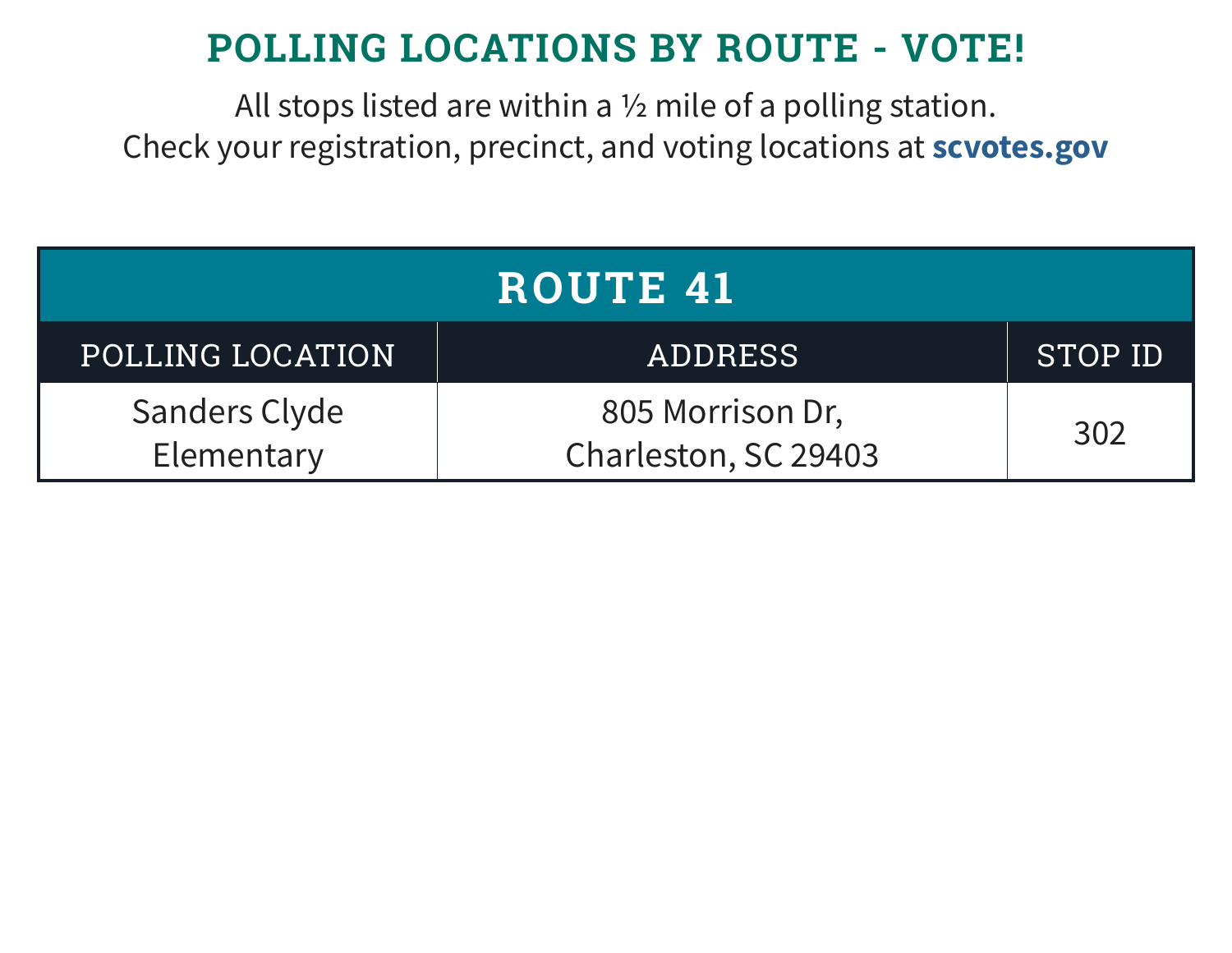| <b>ROUTE 102</b>                      |                                                           |                |
|---------------------------------------|-----------------------------------------------------------|----------------|
| POLLING LOCATION                      | <b>ADDRESS</b>                                            | <b>STOP ID</b> |
| <b>Burke HS</b>                       | 244 President Street,<br>Charleston, SC 29403             | 139            |
| Freddie Whaley Comm.<br>Cntr.         | 1810 Doscher Ave,<br>Charleston, SC 29405                 | 154            |
| <b>Mary Ford Elementary</b><br>School | 3180 Thomasina McPherson Blvd, N.<br>Charleston, SC 29405 | 173            |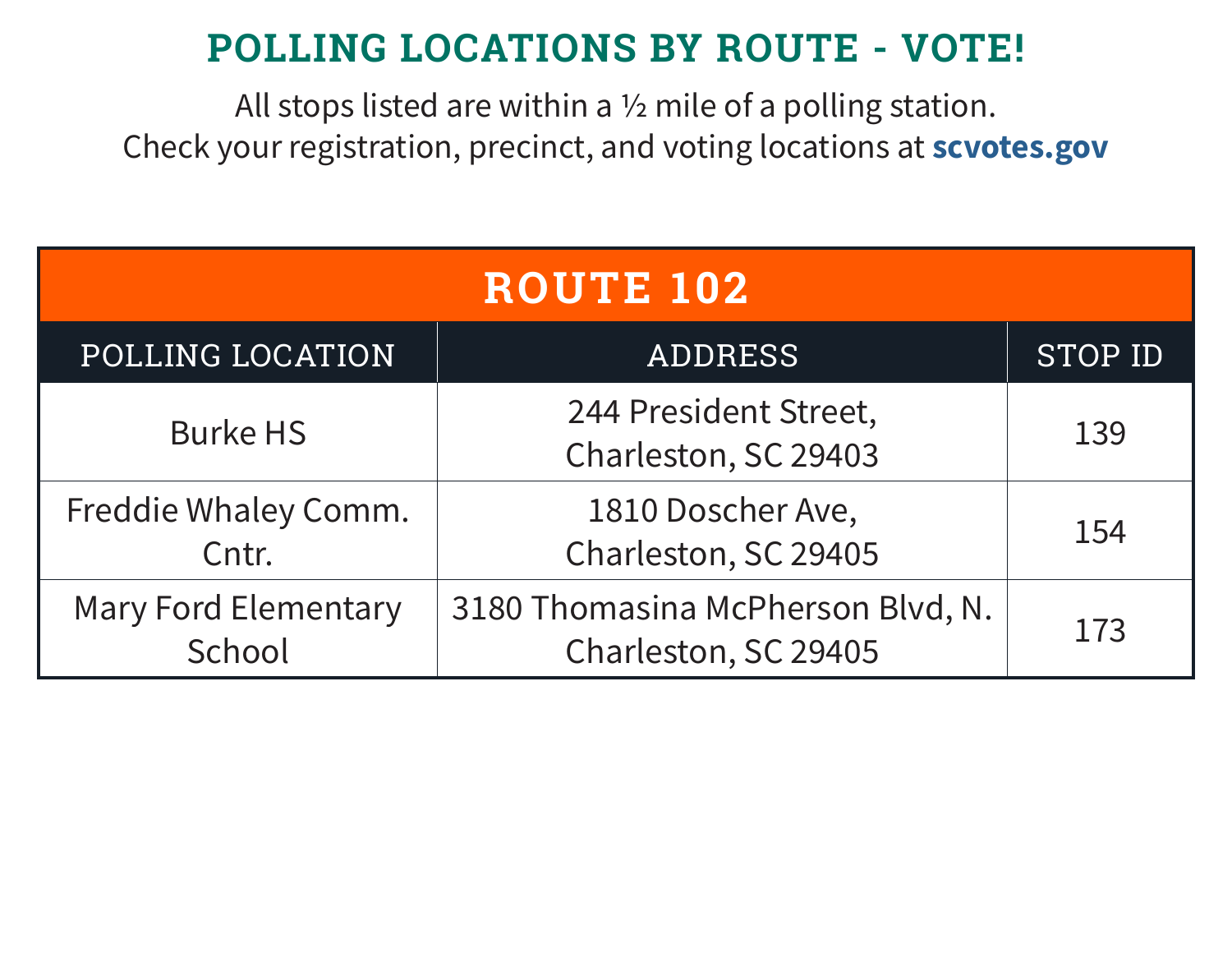| ROUTE 103                               |                                            |                |  |
|-----------------------------------------|--------------------------------------------|----------------|--|
| POLLING LOCATION                        | <b>ADDRESS</b>                             | <b>STOP ID</b> |  |
| <b>Miner Crosby Building</b>            | 3901 Paramount Dr,<br>Charleston, SC 29405 | 208            |  |
| <b>Garrett Academy of</b><br>Technology | 2731 Gordon St,<br>N. Charleston, SC 29405 | 199            |  |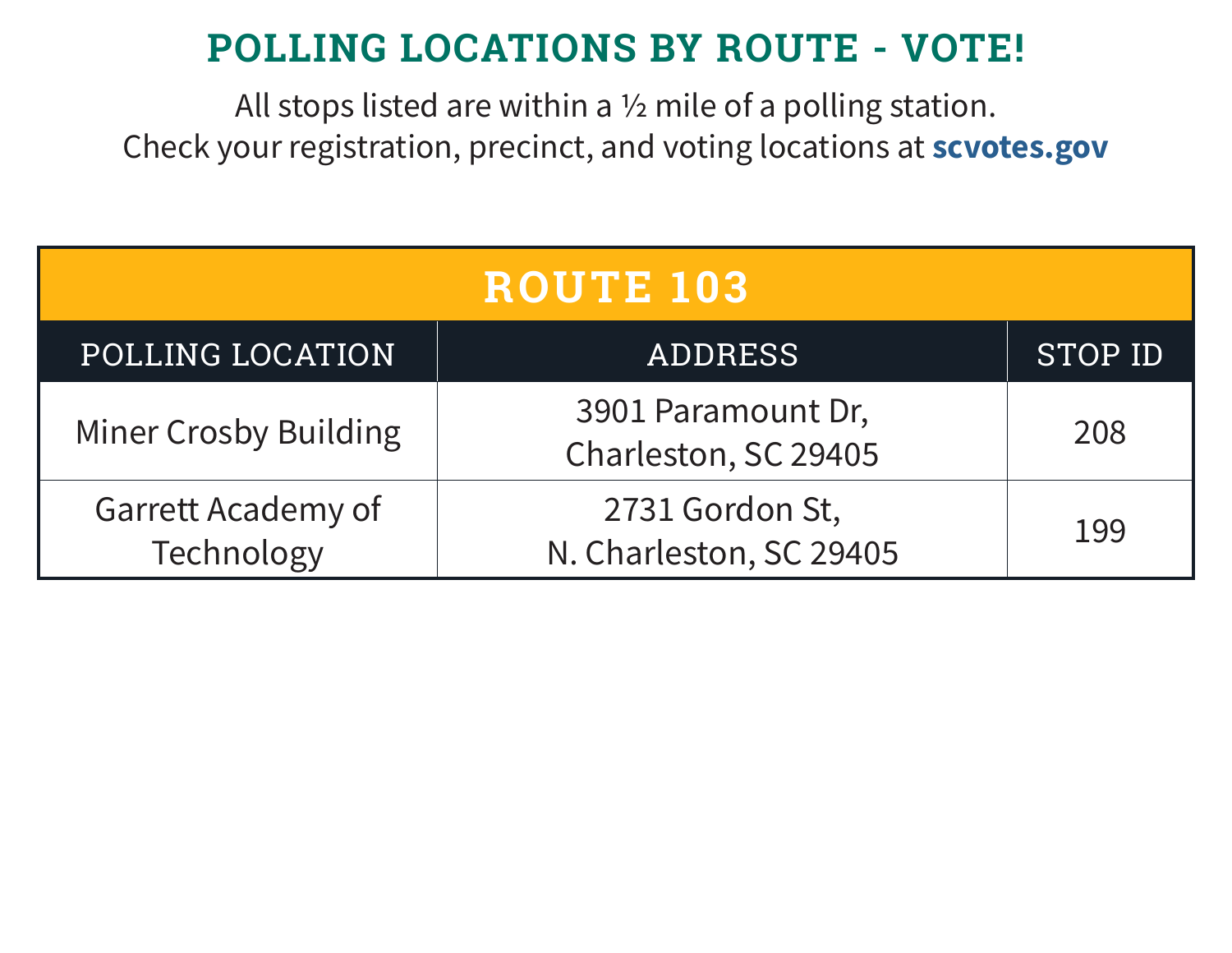| ROUTE 104                                 |                                              |                |  |
|-------------------------------------------|----------------------------------------------|----------------|--|
| POLLING LOCATION                          | <b>ADDRESS</b>                               | <b>STOP ID</b> |  |
| <b>Royal Missionary Baptist</b><br>Church | 4750 Abraham Ave,<br>N. Charleston, SC 29405 | 223            |  |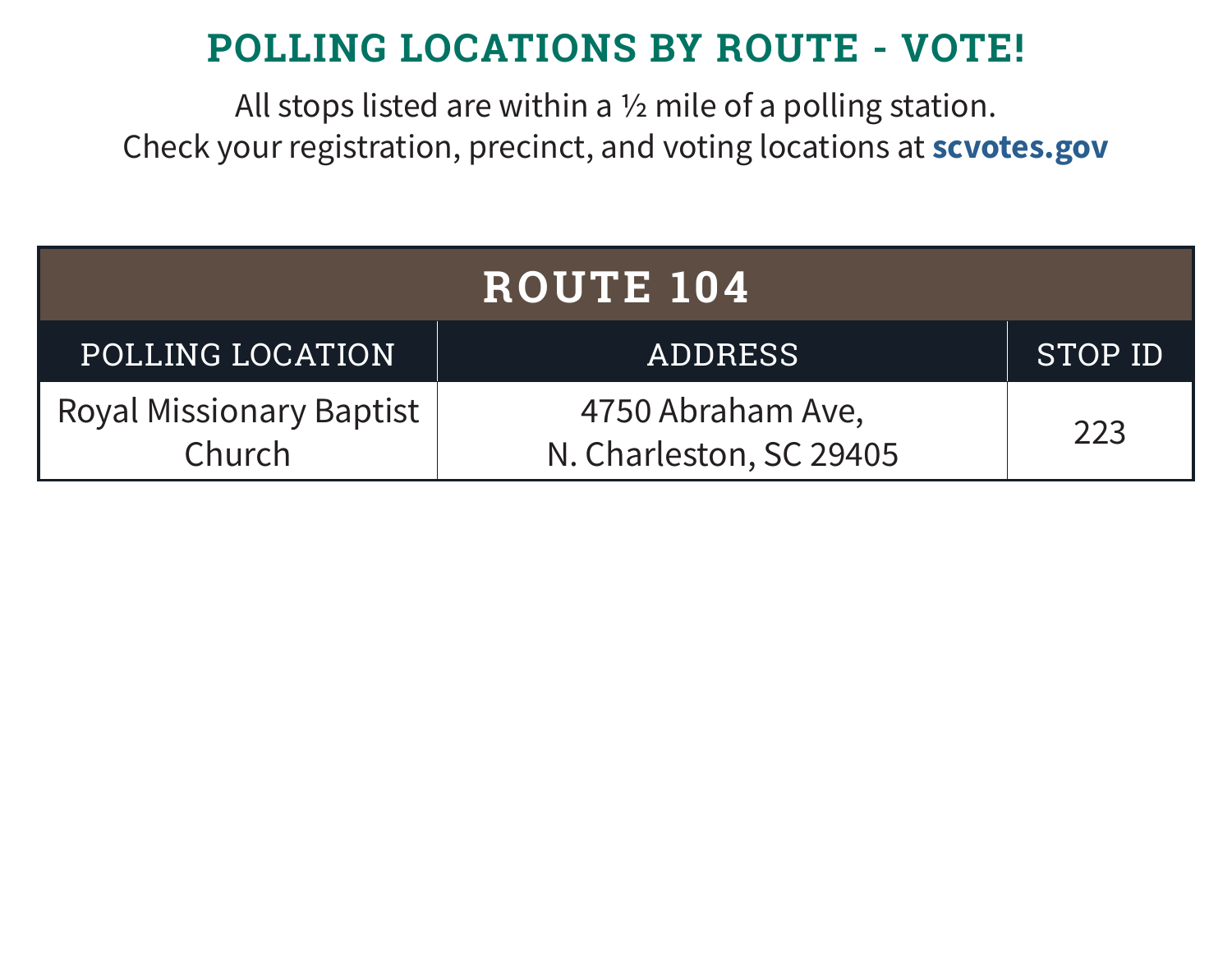| <b>ROUTE 204</b>            |                                               |                |  |
|-----------------------------|-----------------------------------------------|----------------|--|
| POLLING LOCATION            | <b>ADDRESS</b>                                | <b>STOP ID</b> |  |
| <b>Mason Prep School</b>    | 56 Halsey Blvd #1140,<br>Charleston, SC 29401 | 502            |  |
| Moultrie Playground         | 41 Ashley Ave,<br>Charleston, SC 29401        | 493            |  |
| <b>Memminger Elementary</b> | 20 Beaufain St,<br>Charleston, SC 29401       | 496            |  |
| <b>Buist Academy</b>        | 103 Calhoun St,<br>Charleston, SC 29401       | 498            |  |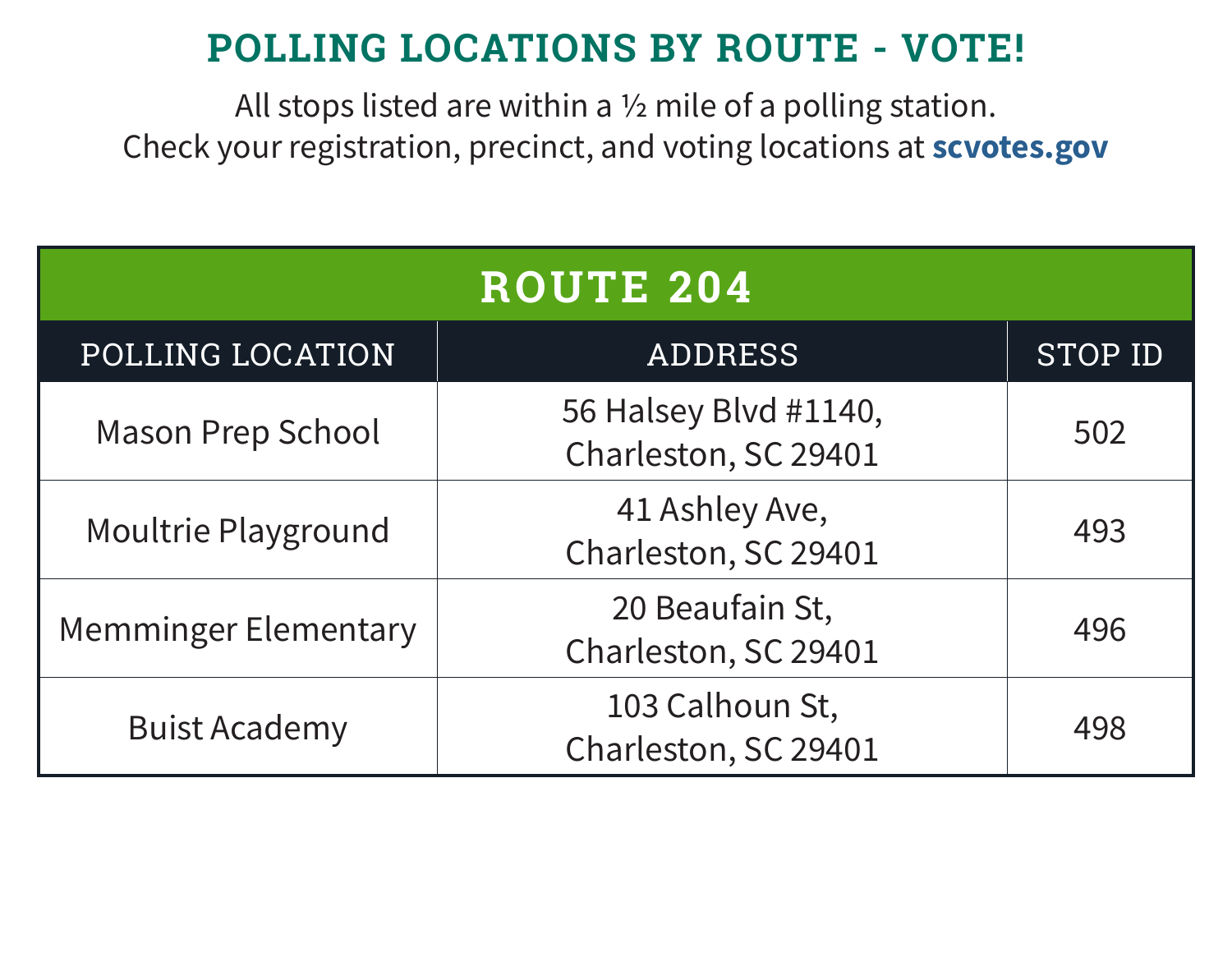| <b>ROUTE 210</b>                  |                                            |         |
|-----------------------------------|--------------------------------------------|---------|
| POLLING LOCATION                  | <b>ADDRESS</b>                             | STOP ID |
| <b>Charleston Water</b><br>System | 103 St Phillip St,<br>Charleston, SC 29403 | 541     |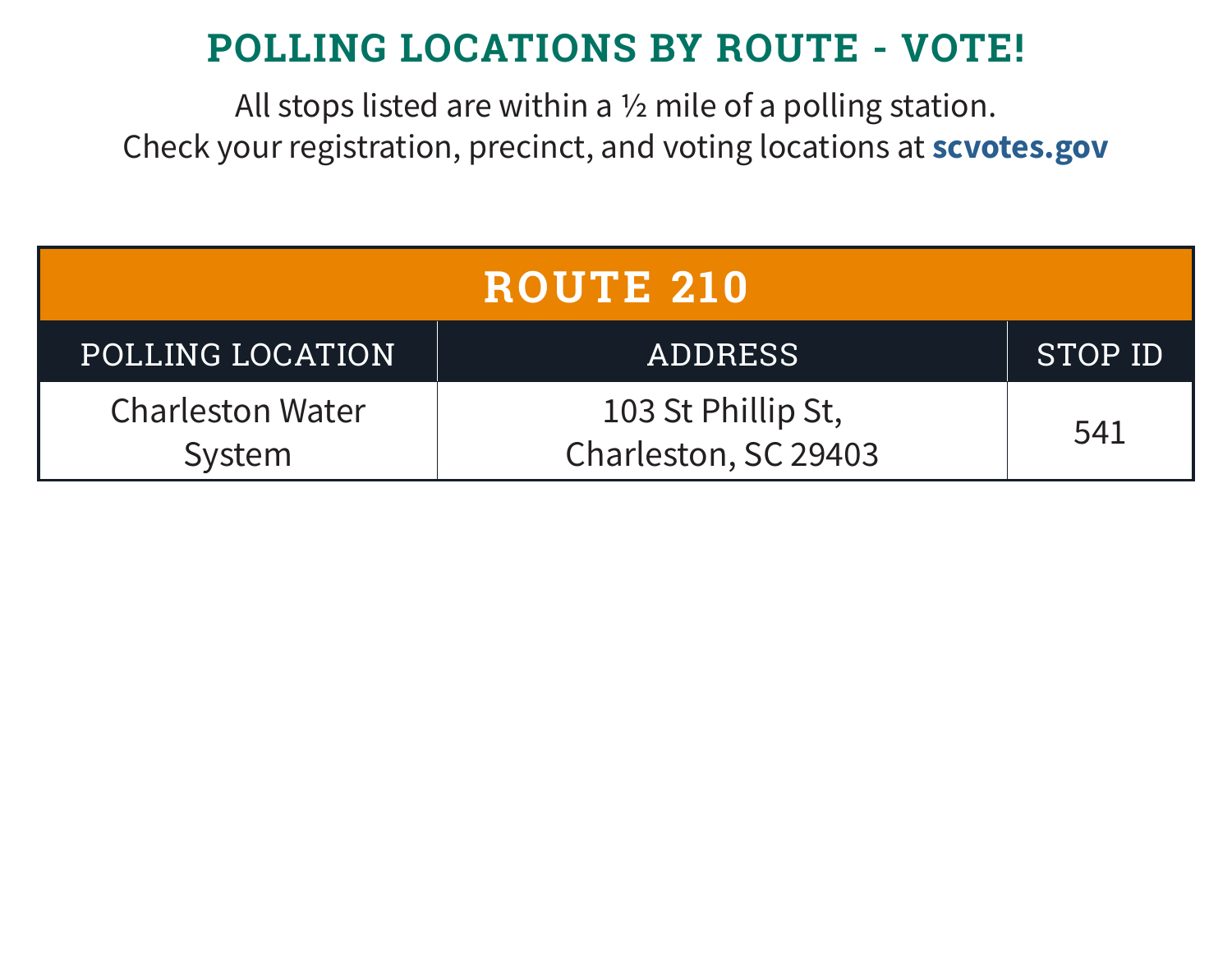| ROUTE 211                                |                                         |                |  |
|------------------------------------------|-----------------------------------------|----------------|--|
| POLLING LOCATION                         | <b>ADDRESS</b>                          | <b>STOP ID</b> |  |
| Hazel Parker Playground                  | 70 E Bay St,<br>Charleston, SC 29401    | 562            |  |
| <b>Charleston Progressive</b><br>Academy | 382 Meeting St,<br>Charleston, SC 29403 | 560            |  |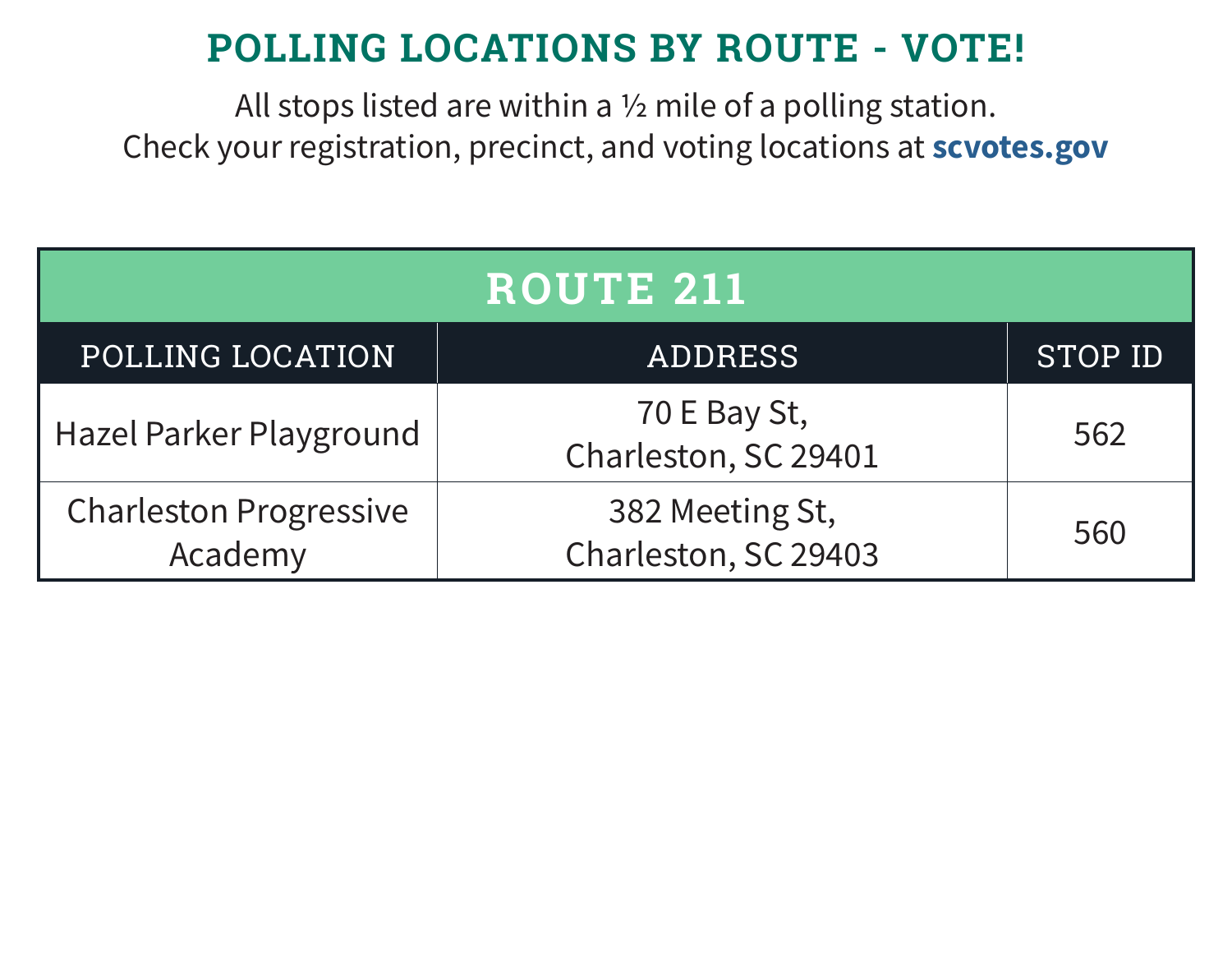| <b>ROUTE 301</b>                         |                                              |                |  |
|------------------------------------------|----------------------------------------------|----------------|--|
| POLLING LOCATION                         | <b>ADDRESS</b>                               | <b>STOP ID</b> |  |
| <b>Oakland Elementary</b>                | 505b Arlington Dr,<br>Charleston, SC 29414   | 685            |  |
| <b>Essex Village Church of</b><br>Christ | 736 Savage Rd,<br>Charleston, SC 29414       | 618            |  |
| <b>West Ashley High School</b>           | 4060 W Wildcat Blvd,<br>Charleston, SC 29414 | 620            |  |